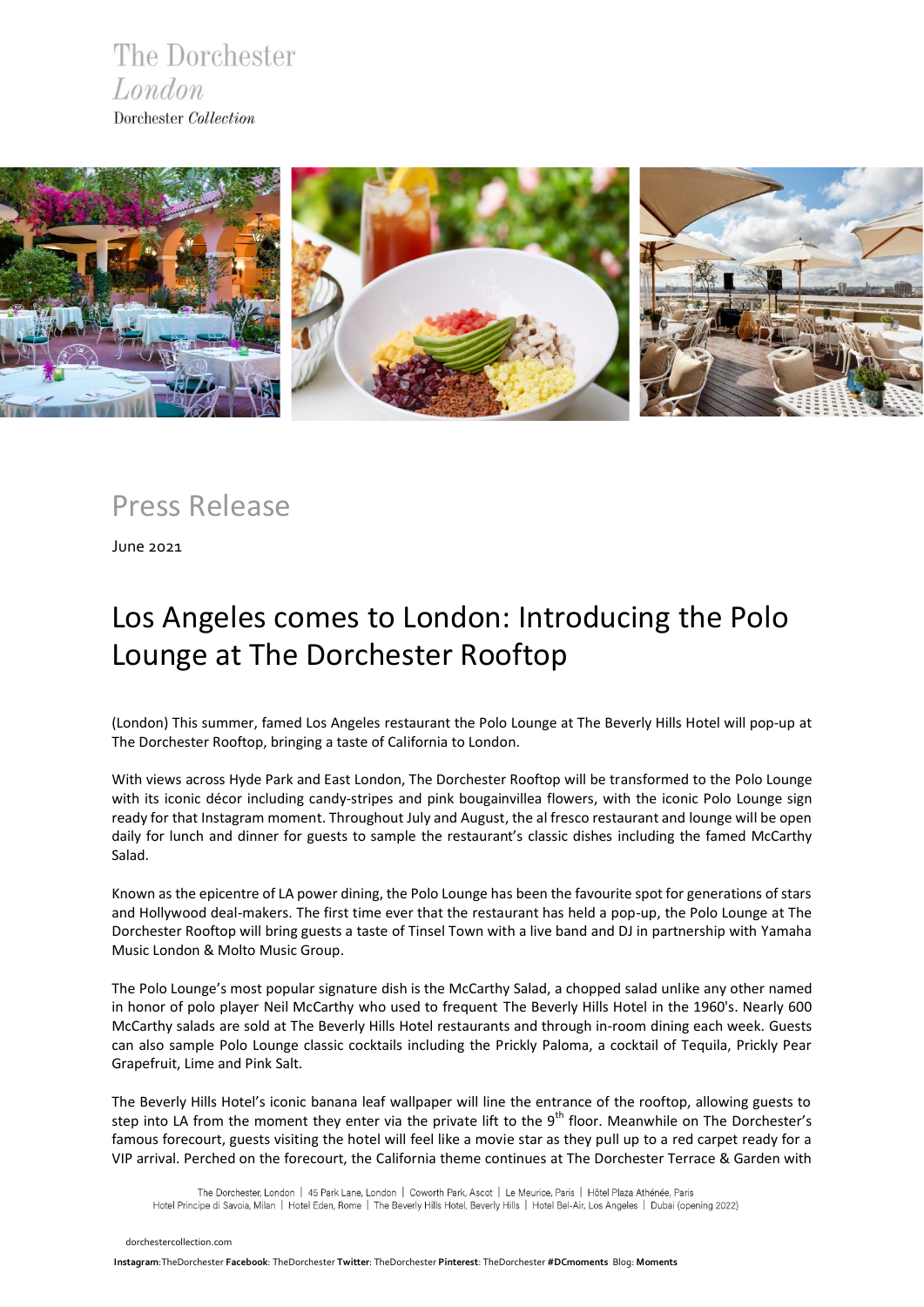### The Dorchester London

#### Dorchester Collection

canopy seating, a menu inspired by the West Coast with vibrant cocktails to match, and an ice cream stand to keep guests cool in the summer sunshine.

The Dorchester Rooftop launched in April 2021 to honour The Dorchester's 90<sup>th</sup> anniversary, with the Polo Lounge following a series of guest chefs with more to be announced later in the year. The Polo Lounge at The Dorchester Rooftop will launch on Thursday July 1, 2021, and will run through until end of August, open daily from 12pm to 11pm Monday to Saturday, and 12pm to 10:30pm on Sunday. Reservations only and with a minimum spend of £60 per person.

Bookings can be made via The Dorchester's Restaurant Reservations Team at restaurants.TDL@dorchestercollection.com or on 020 7629 8888. For more details visit: <https://www.dorchestercollection.com/en/london/the-dorchester/restaurants-bars/outdoor-dining/>

###

For additional information, please contact:

Calum Donoghue Director of public relations Tel: +44 (0) 20 7319 7027 [calum.donoghue@dorchestercollection.com](mailto:calum.donoghue@dorchestercollection.com)

#### **Note to the Editors:**

#### **The Dorchester**

The Dorchester has been at the heart of London's Mayfair overlooking Hyde Park since 1931. Exceptional dining is available to guests in The Promenade serving world renowned afternoon tea; three Michelin star Alain Ducasse; iconic Cantonese favourite China Tang; and legendary dining room The Grill, which relaunched in November 2019. The Dorchester Spa offers indulgent pampering in a glamorous art deco setting. The hotel stays true to the classic English residential style, fusing contemporary comfort with the timeless glamour and heritage of the property. The Dorchester's ten event rooms offer a wide selection for flexible and creative event planning, from intimate dinners to cocktail receptions of up to 1,000 guests.

#### **The Beverly Hills Hotel**

The hotel offers the ambiance of a relaxed resort with lush, fragrant gardens, palm-lined poolside atmosphere, beautiful guestrooms, and public areas reminiscent of timeless Hollywood glamour. With an ideal location on Sunset Boulevard, steps away from Rodeo Drive, in one of the nation's most coveted Zip Codes – 90210 – The Beverly Hills Hotel is whatever a guest wishes it to be. It can be a place to see and be seen, to catch glimpses of famous faces, or to revel in splendid luxury. The hotel features 210 guestrooms and suites, spread among 12 acres, including private historic bungalows with a residential feel. Its popular dining options include the iconic Polo Lounge, vintage Fountain Coffee Room, Bar Nineteen12 and the Cabana Cafe. A Spa is also offered, in addition to its legendary pool and cabanas. With superlative service, a location offering privacy in the heart of a city, and enduring and dramatic beauty that, thanks to a recent restoration that remained faithful to the Hotel's architectural and interior design traditions, The Beverly Hills Hotel is more captivating than ever.

#### **Dorchester Collection**

Dorchester Collection is a portfolio of the world's foremost luxury hotels in Europe and the US, each of which reflects the distinctive culture of its destination. By applying its unrivalled experience and capability in owning and operating some of the greatest individual hotels, the company's mission is to develop an impeccable group of the finest landmark hotels through acquisition as well as management of wholly-owned and partowned hotels, and to enter into management agreements.

#### The current portfolio includes the following hotels: **The Dorchester,** London; **45 Park Lane**, London; **Coworth Park**, Ascot, UK; **Le Meurice**, Paris; **Hôtel Plaza Athénée**, Paris; **Hotel Principe di Savoia,** Milan;

The Dorchester, London | 45 Park Lane, London | Coworth Park, Ascot | Le Meurice, Paris | Hôtel Plaza Athénée, Paris Hotel Principe di Savoia, Milan | Hotel Eden, Rome | The Beverly Hills Hotel, Beverly Hills | Hotel Bel-Air, Los Angeles | Dubai (opening 2022)

 [dorchestercollection.com](https://www.instagram.com/thedorchester/)